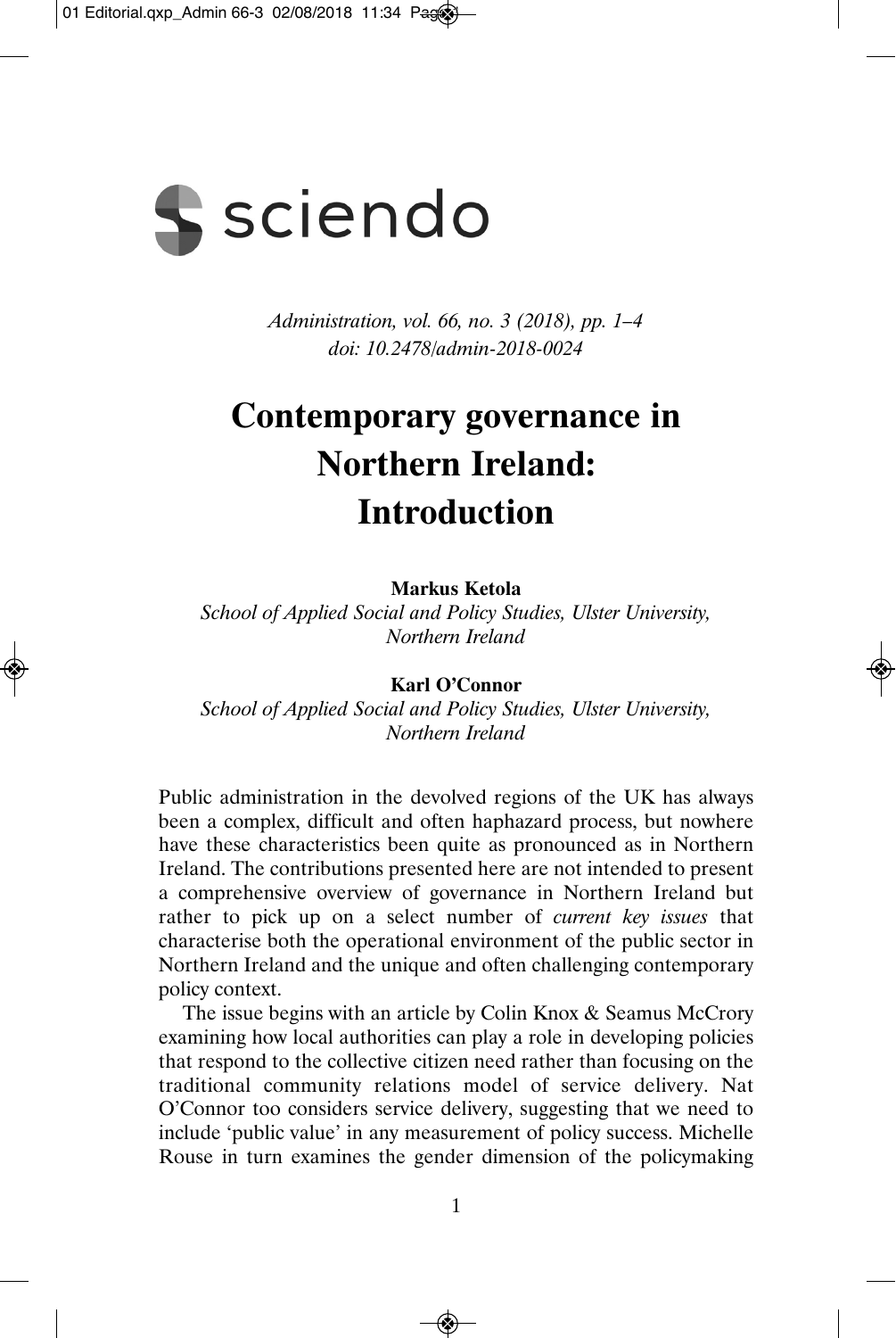process within the Northern Ireland civil service and its impact on post-conflict policymaking. The impact of Brexit and the crisis in health and social care have consistently appeared at the top of the current governance agenda. Gordon Marnoch and Alexandra Chapman reflect on the governance challenges posed by these two impending realities.

In order to thematise the contribution of this special issue, we make reference to three concepts. Firstly, we return to the much cited, 'wicked' policy problems (Rittel & Webber, 1973). They are complex, ambiguous and long-lasting, and there are various perspectives to them. There are no solutions that are undisputable, nor can they be solved by focusing on one perspective or approach at a time, but rather the solutions are usually multidimensional and multidisciplinary. The challenges are also complex and systemic by nature (see Holland, 1995), which means that various dimensions of activity and diverse actors are needed for a sustainable change. Addressing such policy challenges in a complex and volatile environment requires a collabora tive approach that incorporates the views and interests of a wide range of stakeholders (e.g. Loorbach, 2007). The article by Knox & McCrory outlines some of the key contours of the wicked problems of sectarianism, divided communities and social deprivation, which in themselves are interrelated as well as interdepartmental in nature, requiring a response at all levels of government. Their contribution is particularly timely given renewed calls for local government to step in to fill the void left by an absent Assembly.

Secondly, we wish to take a moment to reflect on Robert Merton's seminal study from the 1930s, 'The Unanticipated Consequences of Purposive Social Action'. Merton (1936, p. 899) persuasively argues that for any social action, there will always be a range of consequences, 'any one of which may follow the act in any given case'. His focus was on 'social prediction, control and planning' (p. 904), which broadly aligns with many of the roles of the present day public administration. He suggests that social action implies a degree of irrationality of human action, because the only certain thing in relation to the outcomes of social action, such as the implementation of a new policy, is uncertainty. In other words, the complexity of the social interactions that follows any policy decision is always such that 'its consequences are not restricted to the specific area in which they were initially intended to centre' (p. 903). Merton's point is ultimately that the confluence of multiple factors in any policy process makes it impossible to anticipate the outcomes of that process. The articles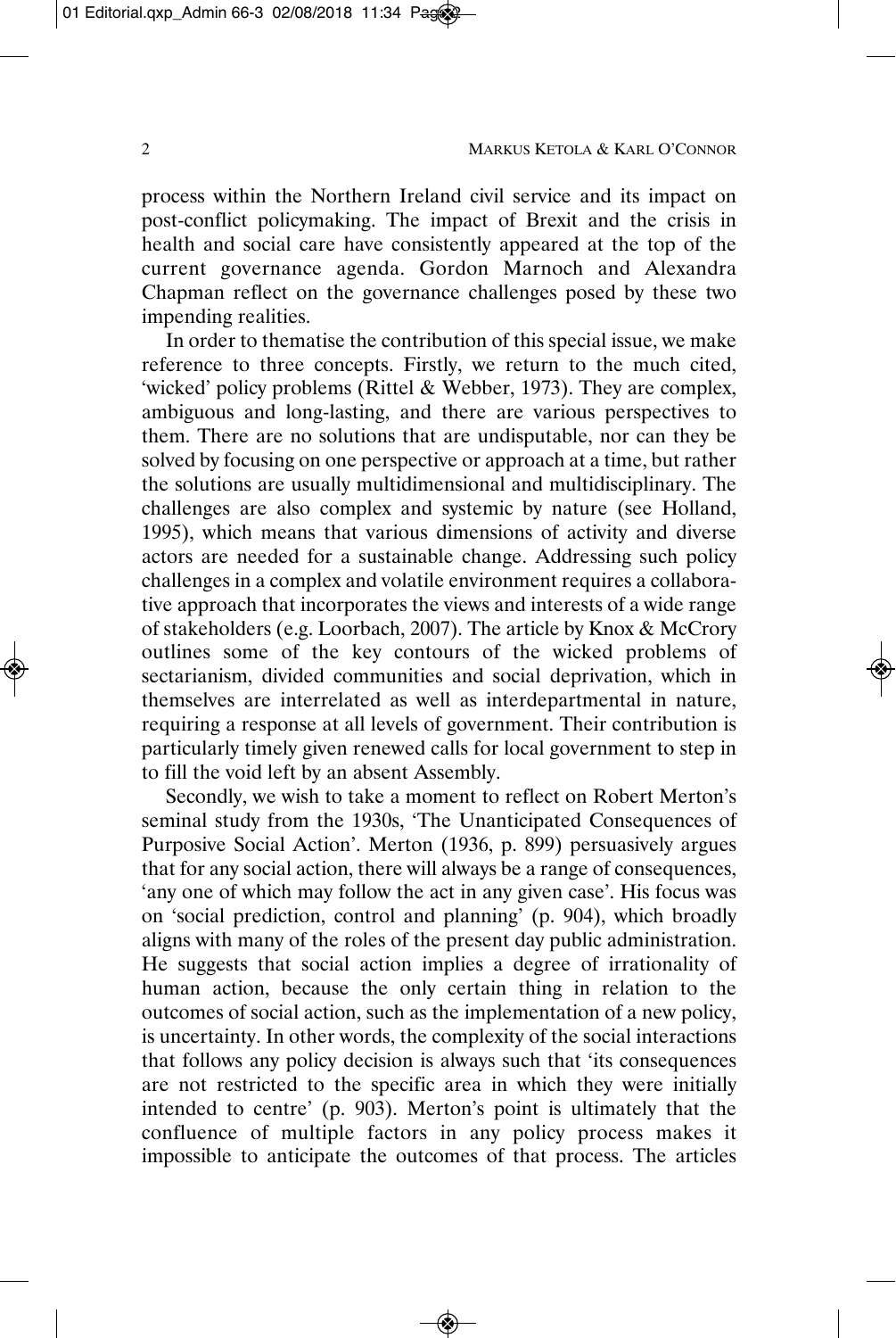presented in this issue articulate the policy process within five topical areas of social policy so that we may better understand the consequences of policy choices within these policy arenas.

Knox & McCrory note the dearth of effective means to measure policy impact beyond the crude religious head count of participants in community-level programmes, generating more policy uncertainty for the policymaker, on top of the unpredictable nature of the peace process. O'Connor too recognises the challenge of capturing, or measuring, the outcomes of the actions of public administration in an accurate way, and proposes a way to rethink and rearticulate this through the framework of public value. Marnoch and Chapman shed light on some of the most complex policy problems faced by the Northern Irish administration today: health and social care, and the implications of Brexit.

Thirdly, the contributions engage in what might be termed a 'post New Public Management (NPM)' turn in the study of public administration. As Reitner & Klenk (2018) outline in their systematic literature review on the meanings of 'post-NPM' academic literature, a now well-established field within the discipline, such approaches have proved an 'ideational weapon' with which to problematise and critically engage with the NPM model. The articles in this special issue resonate with a post-NPM approach to thinking about contemporary problems and challenges in public administration. Some of the key characteristics of a post-NPM approach can be summarised as a (re-)centralisation of governance through initiatives such as improved inter-agency coordination and development of 'one-stop shops' for a range of services; the repoliticisation of administration and delivery of public services; and a focus on new mechanisms for achieving legitimacy and accountability for a public sector that moves away from a marketised approach of treating citizens as customers with choices and communicating a clearer sense of public values (Reiter & Klenk, 2018).

Knox & McCrory highlight the importance of interdepartmental and cross-sectoral work in effectively addressing the wicked legacy problems of the conflict. O'Connor, focusing explicitly on the questions of public value, tackles head on the questions of legitimacy and accountability raised in the post-NPM literature. Rouse looks at the development of the Northern Ireland civil service and considers how its institutional norms influence its policy responses from a gender perspective. Similarly, in the Forum section, the complex policy challenges in adult social care highlighted by Chapman will